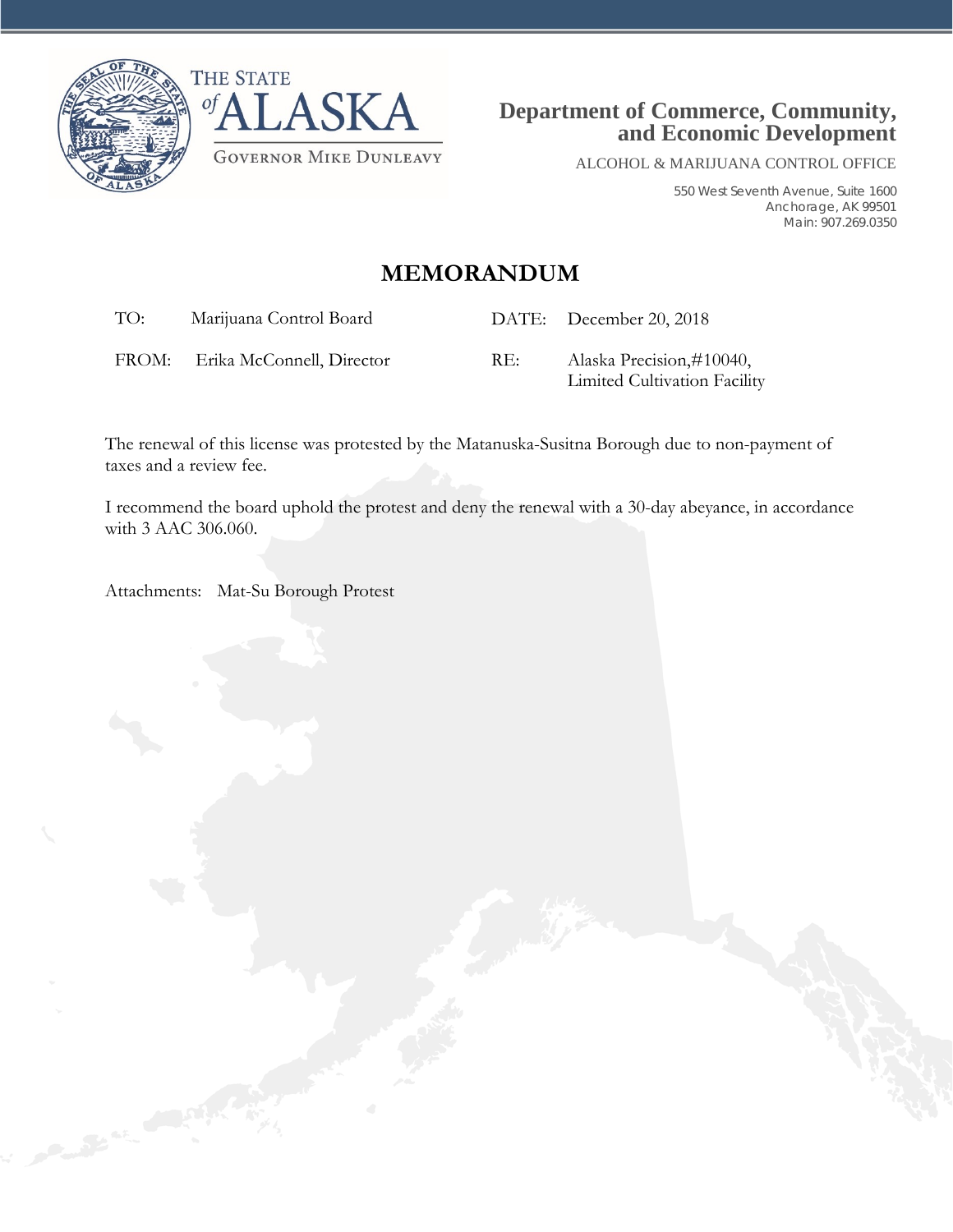

# **MATANUSKA-SUSITNA BOROUGH**

## **Planning and Land Use Department Development Services Division**

350 E. Dahlia Avenue, Palmer, AK 99645 Phone (907) 861-7822 │ Fax (907) 861-8158 E-mail: [permitcenter@matsugov.us](mailto:permitcenter@matsugov.us)

October 22, 2018

Alcohol & Marijuana Control Office 550 W.  $7<sup>th</sup>$  Avenue, Suite 1600 Anchorage, AK 99501

SUBJECT: Alaska Precision, License # 10040 15520 E. Birch Circle Renewal – Limited Marijuana Cultivation Facility

A review of the files relating to the subject business and license application, as they relate to Matanuska-Susitna Borough Code, has been completed. Based on that review, the Matanuska-Susitna Borough hereby takes the following action:

### ☐ WAIVE THE RIGHT TO PROTEST

 $\boxtimes$  PROTEST the issuance of the license for the following reason(s):

- ☒ Delinquent Real Property Taxes owed: \$878.30
- $\boxtimes$  Other debts owed: \$100 Review Fee
- $\Box$  The required Conditional Use Permit has not been issued:
- $\Box$  There is a violation of the Conditional Use Permit:
- $\Box$  There is a resident objection to the facility on file:
- □ Other:

#### *Upon curing all of the above referenced deficiencies the Matanuska-Susitna Borough will rescind any protest. It is the applicant's responsibility to notify the Development Services Division that any debts or taxes owed have been paid in full.*

The applicant(s) has been sent a copy of this letter by certified mail or via email, only if a protest has been issued. Should you have any questions, please feel free to contact my office.

Sincerely,

John Perz

Adam Bradway, Planner I Development Services Division Matanuska-Susitna Borough